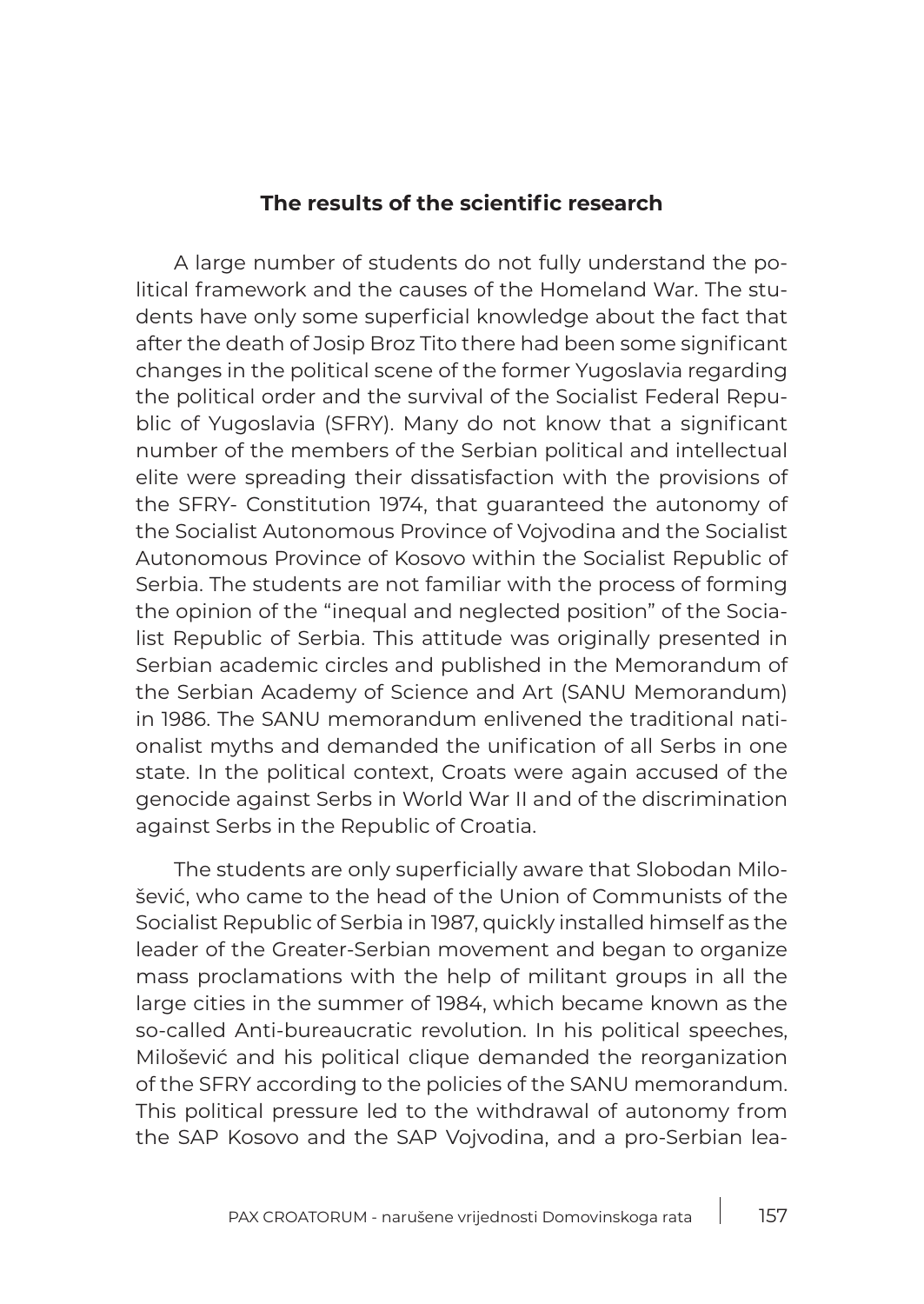dership was established in Montenegro. Through these political maneuvers Milošević secured the political support of the Federal Republic of Serbia in the federal institutions and Serbia tried to impose its views on the other republics. The Serbian propaganda targeted first the Socialist Republic of Croatia and the Socialist Republic of Slovenia, which had both been pleading for the reconstruction of the SFRY on the basis of a confederation. Before the first democratic elections in Croatia in 1990, Belgrade promoted an anti-Croatian sentiment among Serbs. After the elections in August 1990, there was an armed rebellion of a significant number of the Serb population in Croatia, having made allegations that there had been a restoration of Ustashaism. This rebellion was fully orchestrated from Belgrade and logistically supported by the Yugoslav People's Army and it is known as the so-called Log revolution.

The students know that Slobodan Milošević, working onn his expansionist goals and the Greater-Serbia project, relied most on the Yugoslav People's Army (JNA), where there had been more Serbs present traditionally in the leadership structures. The students are not aware, however, that this increasing transformation of the Yugoslav People's Army into the Serb military started mid-1980s. In the end of 1988, the then military structure, which had reflected the federal system of the state, was replaced by a new military structure. Instead of the military districts, which mostly corresponded with the republican borders, one the military regions and military corps were introduced, whereby the borders of the individual republics were fully ignored. Likewise, the students do not know that the Yugoslav People's Army seized the armaments assigned to the Territorial Defense during the 1990 multiparty elections. The Territorial Defense was a special component of the defense forces, for which the constituent republics had been solely responsible. In this way, the Republic of Croatia was deprived of weapons and the capability of arming 200,000 men. The question, what had happened with these weapons of the Territorial Defense afterwards, was answered showing a great deal of ignorance of the historical facts. 6 students did not answer. 286 students answered that the weapons had been distributed to the Croatian volunteers, to the Corps of the National Guard of the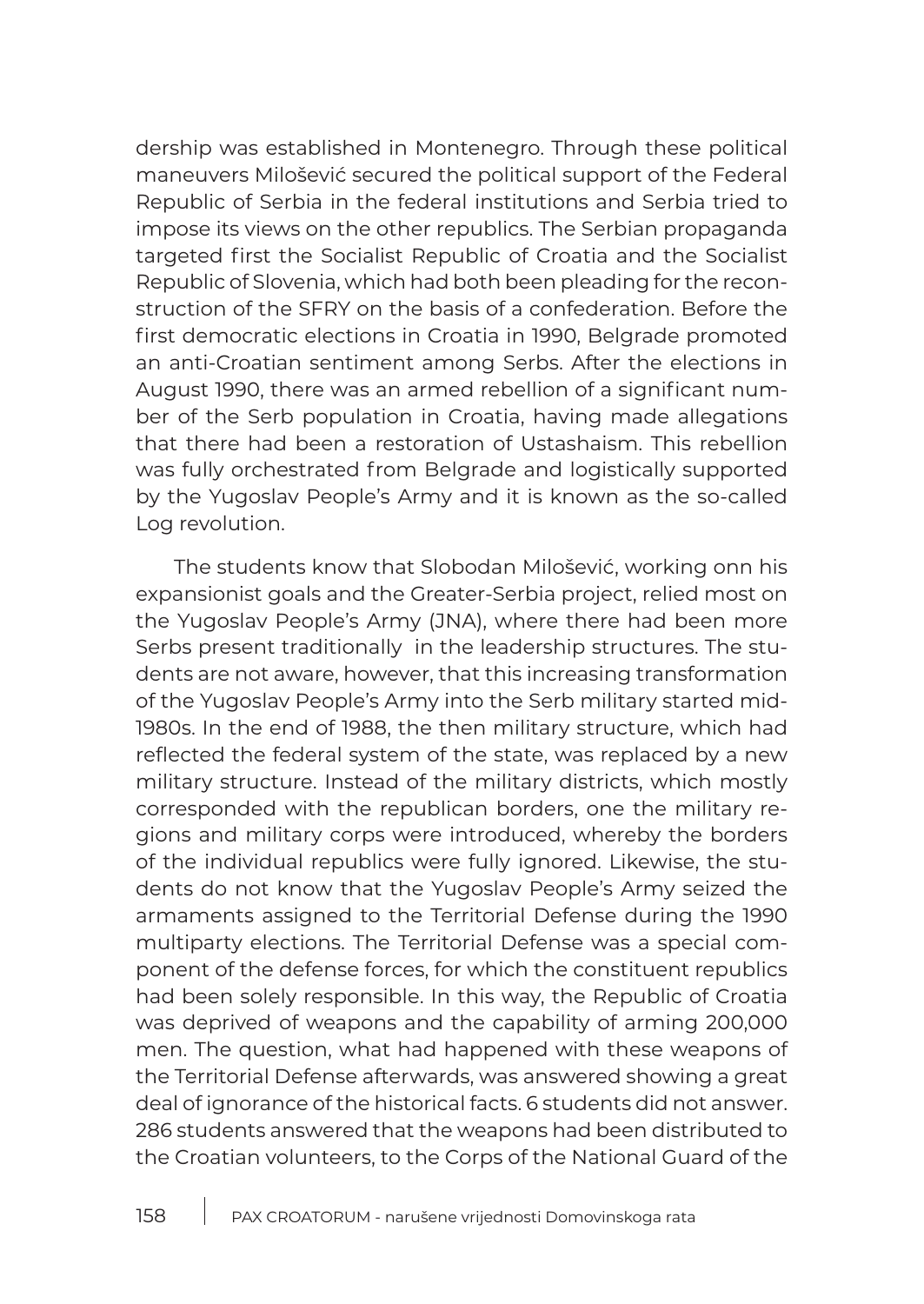Republic of Croatia and to the Croatian police. 170 students answered that the weapons had been transferred to the Republic of Serbia and to Bosnia and Herzegovina. 419 students responded that most of the weapons had been distributed to the Serb rebels by the Yugoslav People's Army. 137 students answered that the weapons had been destroyed and 81 students answered: none of the answers stated.

Among the student population, 532 students or 48.8% are very well acquainted with the fact that the Homeland War was a defensive war over the independence and integrity of the Croatian state, a war against the aggression of the united Greater-Serbian forces, e.g. against the aggression of the Serbian extremists in the Republic of Croatia, the Yugoslav People's Army and the Chetnik volunteer units from Serbia and Montenegro. The students know, that the Republic of Croatia had led the just and legitimate war of defense and liberation and not a war of aggression and conquest against someone, and that it had defended its own territory within the internationally recognized borders. This part of the student population knows the fact that through the successful defense in the Homeland War, including the final military and police liberation operations: Bljesak (Engl.: Flash) and Oluja (Engl.: Storm) and also by the subsequent reintegration of the Croatian Danube region into the constitutional system of the Republic of Croatia, all the conditions necessary have been created for the harmonious development of the Republic of Croatia. Croatia has been a country that accepts the democratic standards of the modern Western world and opens up numerous opportunities to come nearer to this world in the political, security, economic and cultural sense. On the other hand, a considerable number of students are not familiar with the character of the Homeland War: 3 students gave no answer on the character of the homeland war; 119 students described the homeland war as a civil war; 312 students called it the National Liberation War; 91 students described the homeland war as an international conflict and 34 students responded with: none of the answers stated.

The students have only a superficial knowledge of the Greater Serbia project on the territory of the Republic of Croatia: more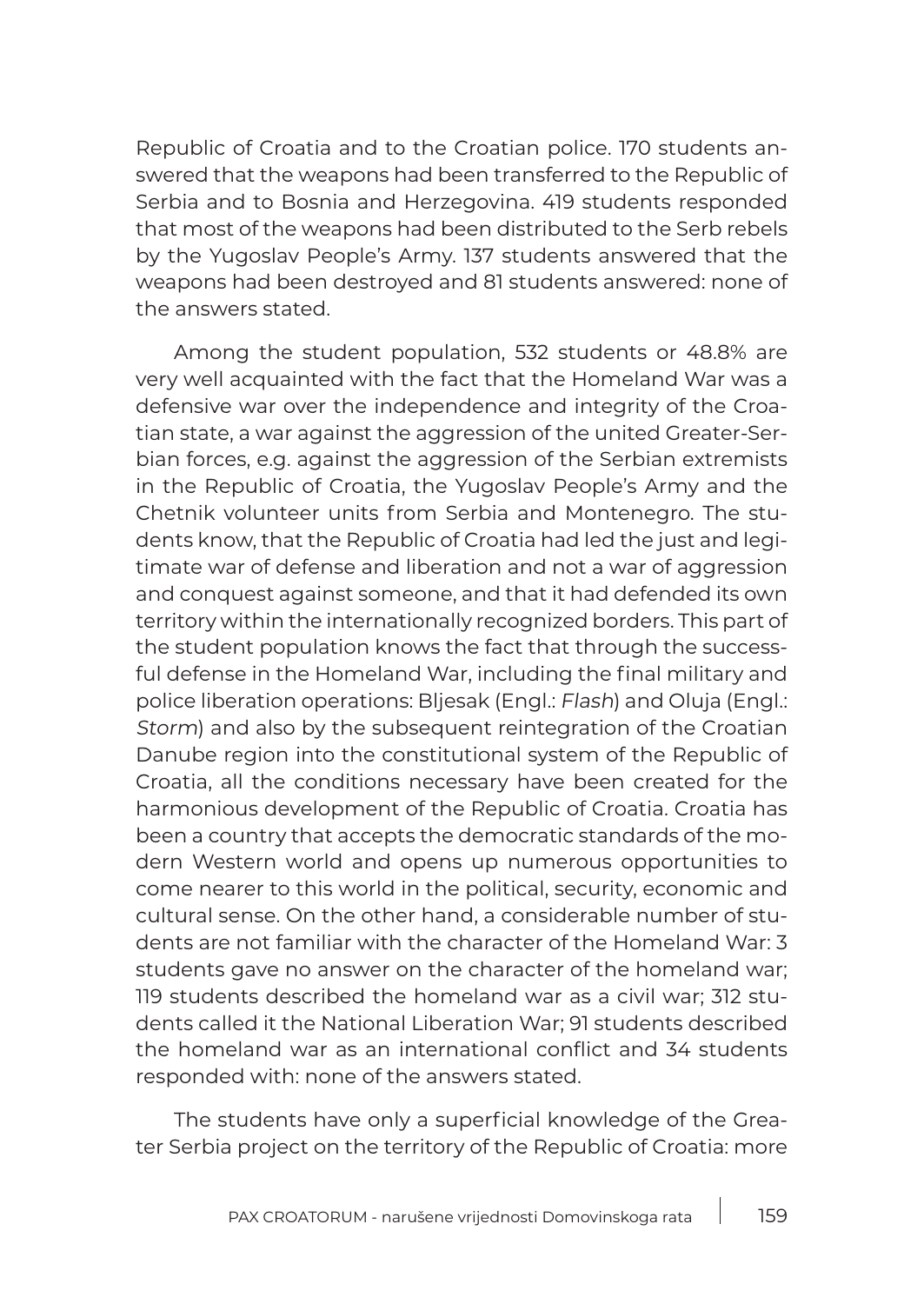than 50% of the student population did not answer the question of where the western borders of the so-called Greater Serbia would have been. 8 students let the question be unanswered; 296 students indicated the line Virovitica - Pakrac - Sisak - Knin; 181 students answered that it would have ben the line Virovitica - Pakrac - Knin - Split; 25 students thought that there had been no plan to occupy Croatian territory; 71 students answered with: none of the answers stated. 500 students gave the correct answer that this border would have been on the line Virovitica - Karlovac - Karlobag.

The students are aware of the fact that the establishment of the Republic of Croatia as an independent, sovereign state within internationally recognized borders represents a realization of the centenarian aspirations of the Croatian people and the citizens of the Republic of Croatia to have their own state, based on the togetherness of the Croatian people in the homeland and in the rest of the world. However, the students are only very superficially aware of the political and legal concept of the establishment of the modern Croatian state, which includes the basic values of the constitutional state order: freedom, justice, rule of law, pacifism with national equality and respect for human rights, all of which is guaranteed in the Constitution of the Republic Croatia of 1990, in the so-called Christmas Constitution. On the other hand, they are unaware that there is a Declaration on the Homeland War adopted by the House of Representatives of the Croatian Parliament on October 13, 2000. The main purpose of this Declaration is to stop the radical politicization of the Homeland War and the worry causing polarization of Croatian society, which could have some far-reaching consequences.

Even before the Homeland War, the Republic of Croatia had had its own statehood, but during that war it achieved its state independence and the international recognition of a considerable number of states in the first half of 1992. On May 22nd of the same year, it was admitted together with the Republic of Bosnia and Herzegovina and the Republic of Slovenia to the full membership of the United Nations. The Republic of Croatia became the 178th full member of the United Nations. During the receiving